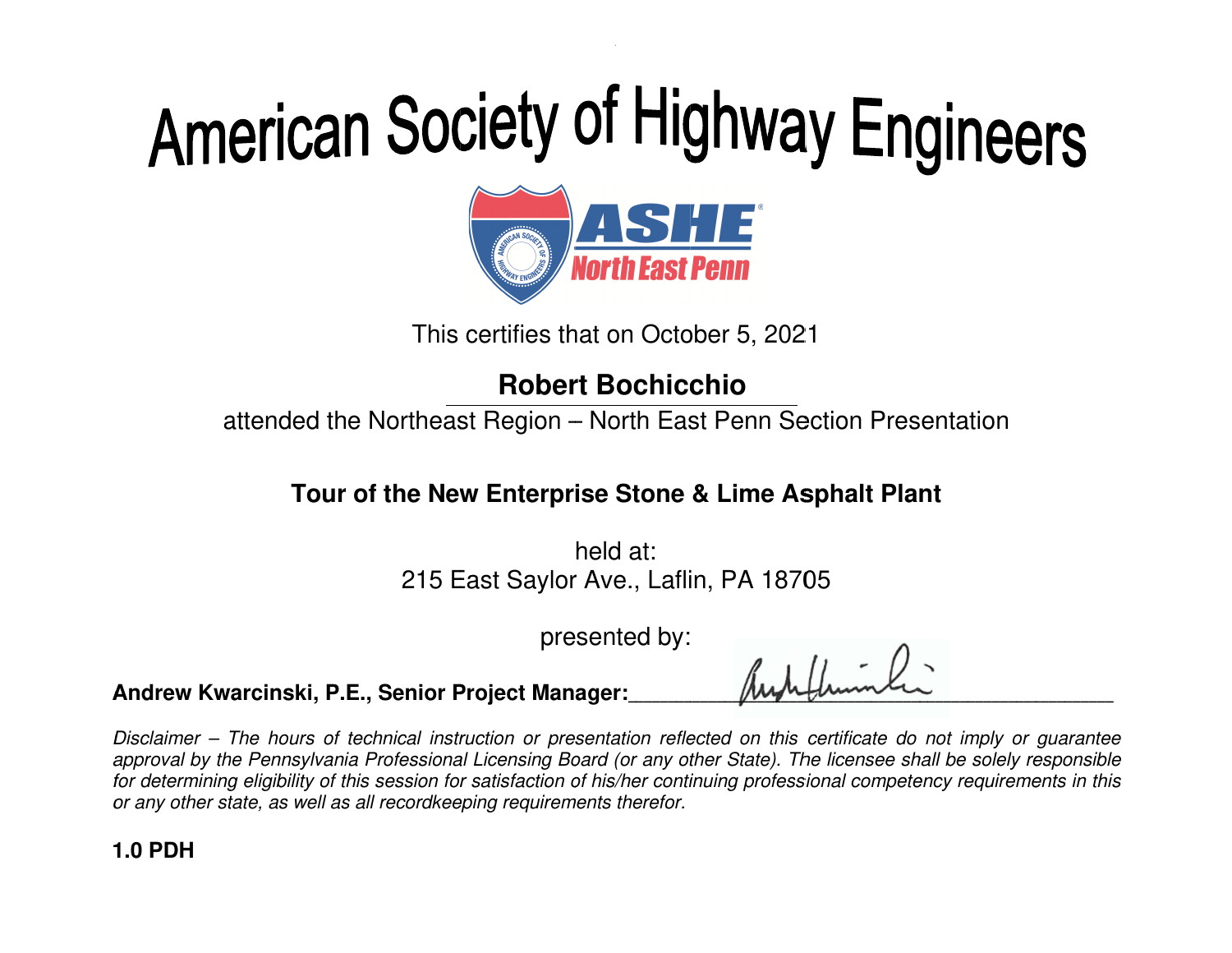

This certifies that on October 5 , 2021

### **David Hoglund**

attended the Northeast Region – North East Penn Section Presentation

#### **the Lime Asphalt Tour of New Enterprise the New**

Northeast Region – North East Penn Sect<br> **f the New Enterprise Stone & Lime Asp**<br>
held at:<br>
215 East Saylor Ave., Laflin, PA 18705 h held at: 215 East Saylor Ave., Laflin, PA 18705

presented by:

**Andrew Kwarcinski, P.E. P.E., Senior Project Manager Manager:**\_\_\_\_\_\_\_\_\_\_\_\_\_

 $\mu$ \_\_\_\_\_\_\_\_\_\_\_\_\_\_\_\_\_\_\_\_\_\_\_\_\_\_\_\_\_\_\_\_\_\_\_\_  $\mu$ 

Disclaimer – The hours of technical instruction or presentation reflected on this certificate do not imply or guarantee Disclaimer – The hours of technical instruction or presentation reflected on this certificate do not imply or guarantee<br>approval by the Pennsylvania Professional Licensing Board (or any other State). The licensee shall be for determining eligibility of this session for satisfaction of his/her continuing professional competency requirements in th for determining eligibility of this session for satisfaction of his/her coni<br>or any other state, as well as all recordkeeping requirements therefor. approval by the<br>for determining ‹<br>or any other stat **1.0 PDH**<br>
1.0 PDH<br>
1.0 PDH<br>
1.0 PDH<br>
1.0 PDH<br>
1.0 PDH<br>
1.0 PDH<br>
1.0 PDH<br>
1.0 PDH<br>
1.0 PDH<br>
1.0 PDH<br>
2.0 PDH<br>
2.0 PDH<br>
2.0 PDH<br>
2.0 PDH<br>
2.0 PDH<br>
2.0 PDH<br>
2.0 PDH<br>
2.0 PDH<br>
2.0 PDH<br>
2.0 PDH<br>
2.0 PDH<br>
2.0 PDH<br>
2.0 PDH<br>
2.0 **Example 10 By The Control Pennsylvania or Person Section Presentation**<br> **Tour of the New Enterprise Stone & Lime Asphalt Plant**<br>
held at:<br>
215 East Saylor Ave., Laflin, PA 18705<br>
presented by:<br>
<br> **Consisting P.E., Senior** This certifies that on October 5, 2021<br> **David Hoglund**<br>
attended the Northeast Region – North East Penn Section Presentation<br> **Tour of the New Enterprise Stone & Lime Asphalt Plant**<br>
held at:<br>
215 East Saylor Ave., Lafli of this session for satisfaction of his/her continuing professional competency requirements in th **Project Manager:**<br>struction or presentation reflected on this certificate do not imply or guarantee<br>nal Licensing Board (or any other State). The licensee shall be solely responsible<br>for satisfaction of his/her continuing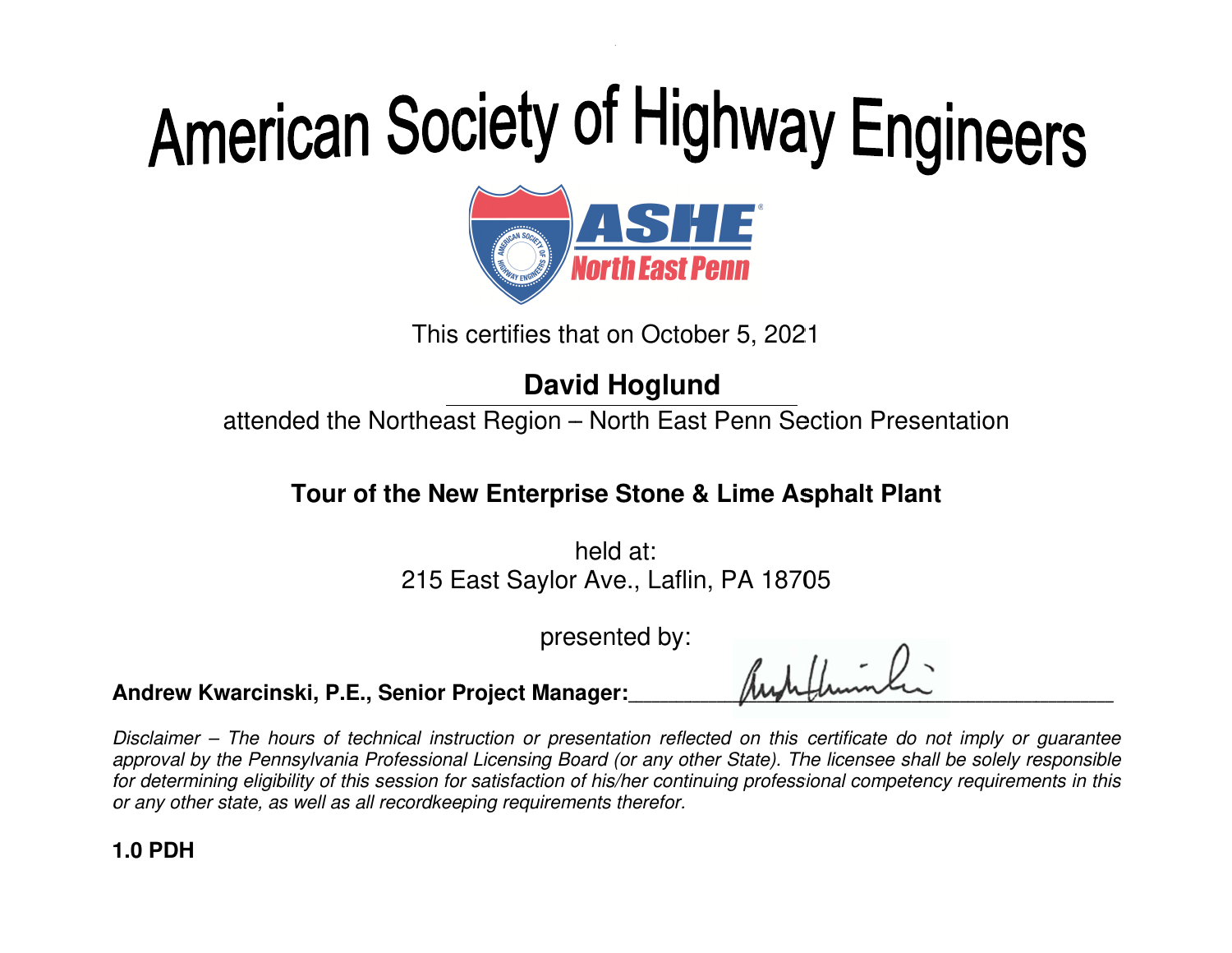

This certifies that on October 5 , 2021

attended the Northeast Region – North East Penn Section Presentation

### **the Lime Asphalt Tour of New Enterprise the New**

Northeast Region – North East Penn Sect<br> **f the New Enterprise Stone & Lime Asp**<br>
held at:<br>
215 East Saylor Ave., Laflin, PA 18705 h held at: 215 East Saylor Ave., Laflin, PA 18705

presented by:

**Andrew Kwarcinski, P.E. P.E., Senior Project Manager Manager:**\_\_\_\_\_\_\_\_\_\_\_\_\_

 $\mu$ \_\_\_\_\_\_\_\_\_\_\_\_\_\_\_\_\_\_\_\_\_\_\_\_\_\_\_\_\_\_\_\_\_\_\_\_  $\mu$ 

Disclaimer – The hours of technical instruction or presentation reflected on this certificate do not imply or guarantee Disclaimer – The hours of technical instruction or presentation reflected on this certificate do not imply or guarantee<br>approval by the Pennsylvania Professional Licensing Board (or any other State). The licensee shall be for determining eligibility of this session for satisfaction of his/her continuing professional competency requirements in th for determining eligibility of this session for satisfaction of his/her coni<br>or any other state, as well as all recordkeeping requirements therefor. approval by the<br>for determining ‹<br>or any other stat **1.0 PDH**<br>
1.0 PDH<br>
1.0 PDH<br>
1.0 PDH<br>
1.0 PDH<br>
1.0 PDH<br>
1.0 PDH<br>
1.0 PDH<br>
1.0 PDH<br>
1.0 PDH<br>
1.0 PDH<br>
2.0 PDH<br>
2.0 PDH<br>
2.0 PDH<br>
2.0 PDH<br>
2.0 PDH<br>
2.0 PDH<br>
2.0 PDH<br>
2.0 PDH<br>
2.0 PDH<br>
2.0 PDH<br>
2.0 PDH<br>
2.0 PDH<br>
2.0 PDH<br>
2.0 **Andrew Kwarcinski**<br>
tended the Northeast Region – North East Penn Section Presentation<br>
Tour of the New Enterprise Stone & Lime Asphalt Plant<br>
held at:<br>
215 East Saylor Ave., Laflin, PA 18705<br>
presented by:<br>
ccinski, P.E. This certifies that on October 5, 2021<br> **Andrew Kwarcinski**<br>
attended the Northeast Region – North East Penn Section Presentation<br> **Tour of the New Enterprise Stone & Lime Asphalt Plant**<br>  $\left\{ \begin{array}{l} \text{hold at:} \\ 215 \text{ East Saylor Ave., L$ of this session for satisfaction of his/her continuing professional competency requirements in th **Project Manager:**<br>struction or presentation reflected on this certificate do not imply or guarantee<br>nal Licensing Board (or any other State). The licensee shall be solely responsible<br>for satisfaction of his/her continuing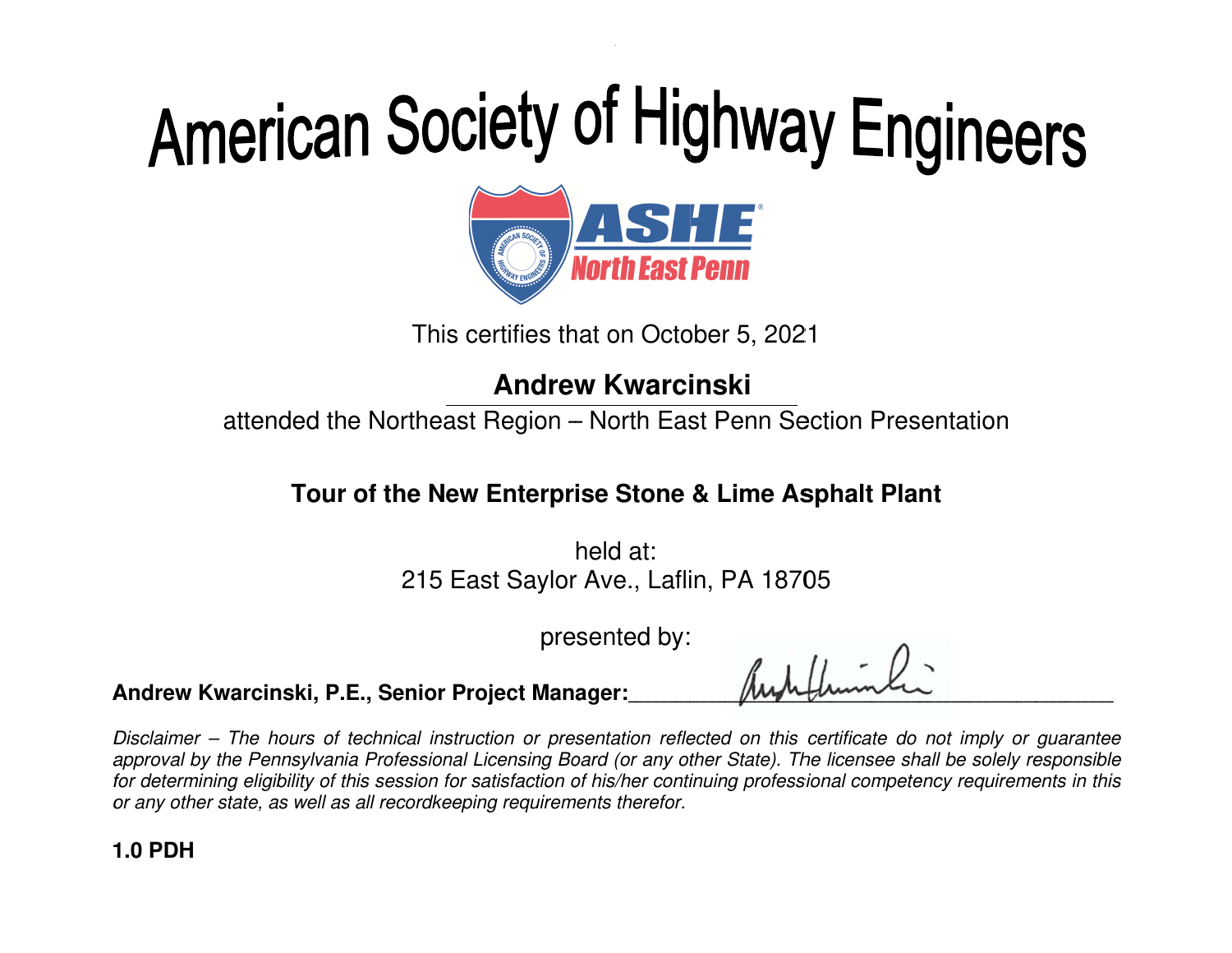

This certifies that on October 5 , 2021

attended the Northeast Region – North East Penn Section Presentation

#### **the Lime Asphalt Tour of New Enterprise the New**

Northeast Region – North East Penn Sect<br> **f the New Enterprise Stone & Lime Asp**<br>
held at:<br>
215 East Saylor Ave., Laflin, PA 18705 h held at: 215 East Saylor Ave., Laflin, PA 18705

presented by:

**Andrew Kwarcinski, P.E. P.E., Senior Project Manager Manager:**\_\_\_\_\_\_\_\_\_\_\_\_\_

 $\mu$ \_\_\_\_\_\_\_\_\_\_\_\_\_\_\_\_\_\_\_\_\_\_\_\_\_\_\_\_\_\_\_\_\_\_\_\_  $\mu$ 

Disclaimer – The hours of technical instruction or presentation reflected on this certificate do not imply or guarantee Disclaimer – The hours of technical instruction or presentation reflected on this certificate do not imply or guarantee<br>approval by the Pennsylvania Professional Licensing Board (or any other State). The licensee shall be for determining eligibility of this session for satisfaction of his/her continuing professional competency requirements in th for determining eligibility of this session for satisfaction of his/her coni<br>or any other state, as well as all recordkeeping requirements therefor. approval by the<br>for determining ‹<br>or any other stat **1.0 PDH**<br>
1.0 PDH<br>
1.0 PDH<br>
1.0 PDH<br>
1.0 PDH<br>
1.0 PDH<br>
1.0 PDH<br>
1.0 PDH<br>
1.0 PDH<br>
1.0 PDH<br>
1.0 PDH<br>
2.0 PDH<br>
2.0 PDH<br>
2.0 PDH<br>
2.0 PDH<br>
2.0 PDH<br>
2.0 PDH<br>
2.0 PDH<br>
2.0 PDH<br>
2.0 PDH<br>
2.0 PDH<br>
2.0 PDH<br>
2.0 PDH<br>
2.0 PDH<br>
2.0 **Corey Lewis**<br>
tended the Northeast Region – North East Penn Section Presentation<br>
Tour of the New Enterprise Stone & Lime Asphalt Plant<br>
held at:<br>
215 East Saylor Ave., Laflin, PA 18705<br>
presented by:<br>
ccinski, P.E., Seni This certifies that on October 5, 2021<br> **Corey Lewis**<br>
attended the Northeast Region – North East Penn Section Presentation<br> **Tour of the New Enterprise Stone & Lime Asphalt Plant**<br>
held at:<br>
215 East Saylor Ave., Laflin, of this session for satisfaction of his/her continuing professional competency requirements in th **Project Manager:**<br>struction or presentation reflected on this certificate do not imply or guarantee<br>nal Licensing Board (or any other State). The licensee shall be solely responsible<br>for satisfaction of his/her continuing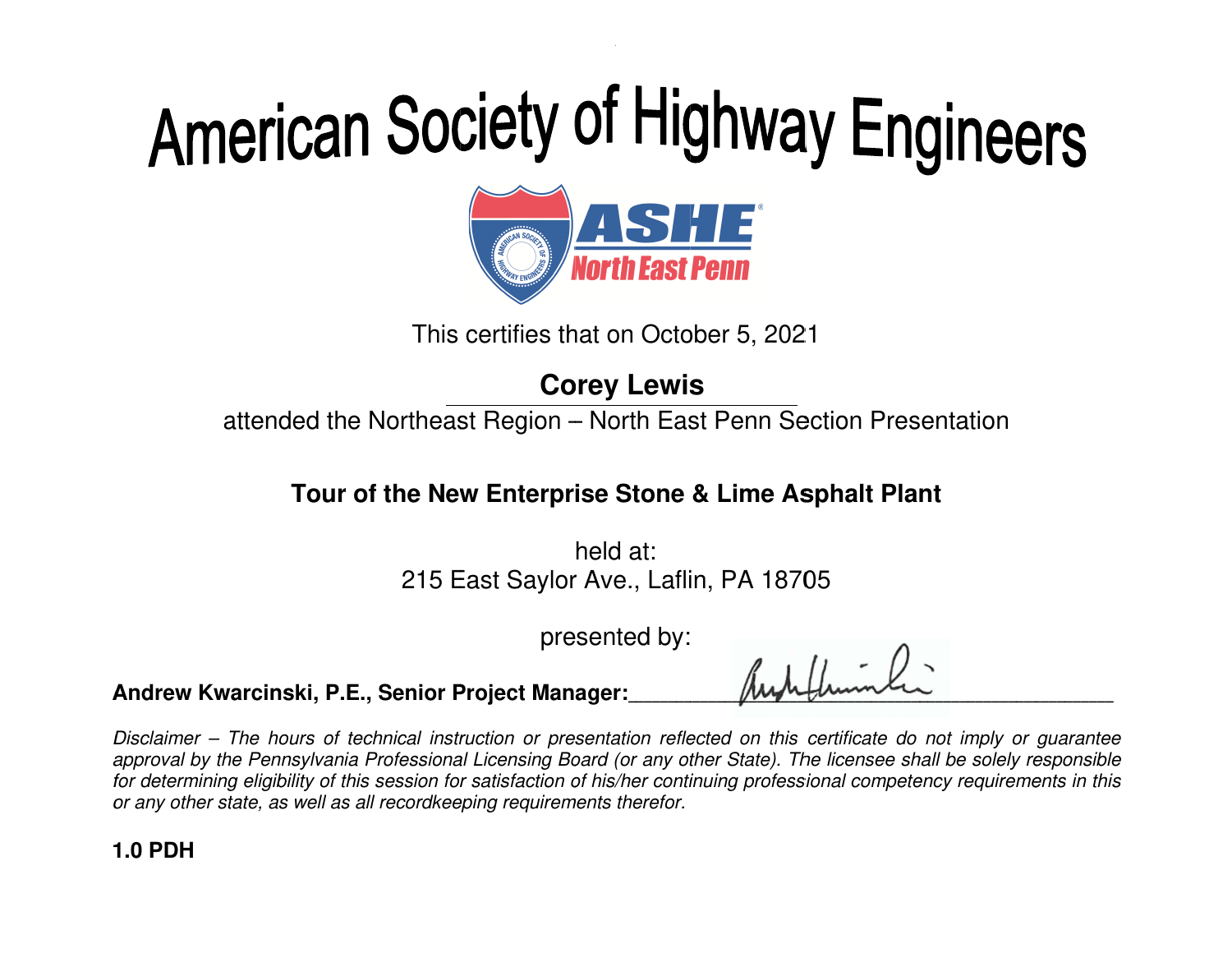# American Society of Highway Engineers<br> **ORIGE:**<br>
This certifies that on October 5, 2021<br>
Michael Mecca



This certifies that on October 5 , 2021

attended the Northeast Region – North East Penn Section Presentation

#### **the Lime Asphalt Tour of New Enterprise the New**

Northeast Region – North East Penn Sect<br> **f the New Enterprise Stone & Lime Asp**<br>
held at:<br>
215 East Saylor Ave., Laflin, PA 18705 h held at: 215 East Saylor Ave., Laflin, PA 18705

presented by:

**Andrew Kwarcinski, P.E. P.E., Senior Project Manager Manager:**\_\_\_\_\_\_\_\_\_\_\_\_\_

 $\mu$ \_\_\_\_\_\_\_\_\_\_\_\_\_\_\_\_\_\_\_\_\_\_\_\_\_\_\_\_\_\_\_\_\_\_\_\_  $\mu$ 

Disclaimer – The hours of technical instruction or presentation reflected on this certificate do not imply or guarantee Disclaimer – The hours of technical instruction or presentation reflected on this certificate do not imply or guarantee<br>approval by the Pennsylvania Professional Licensing Board (or any other State). The licensee shall be for determining eligibility of this session for satisfaction of his/her continuing professional competency requirements in th for determining eligibility of this session for satisfaction of his/her coni<br>or any other state, as well as all recordkeeping requirements therefor. approval by the<br>for determining ‹<br>or any other stat **1.0 PDH**<br>
1.0 PDH<br>
1.0 PDH<br>
1.0 PDH<br>
1.0 PDH<br>
1.0 PDH<br>
1.0 PDH<br>
1.0 PDH<br>
1.0 PDH<br>
1.0 PDH<br>
1.0 PDH<br>
2.0 PDH<br>
2.0 PDH<br>
2.0 PDH<br>
2.0 PDH<br>
2.0 PDH<br>
2.0 PDH<br>
2.0 PDH<br>
2.0 PDH<br>
2.0 PDH<br>
2.0 PDH<br>
2.0 PDH<br>
2.0 PDH<br>
2.0 PDH<br>
2.0 **Michael Mecca**<br>
tended the Northeast Region – North East Penn Section Presentation<br>
Tour of the New Enterprise Stone & Lime Asphalt Plant<br>
held at:<br>
215 East Saylor Ave., Laflin, PA 18705<br>
presented by:<br>
ccinski, P.E., Se This certifies that on October 5, 2021<br> **Michael Mecca**<br>
attended the Northeast Region – North East Penn Section Presentation<br> **Tour of the New Enterprise Stone & Lime Asphalt Plant**<br>  $\frac{1}{2}$  held at:<br>
215 East Saylor A of this session for satisfaction of his/her continuing professional competency requirements in th **Project Manager:**<br>struction or presentation reflected on this certificate do not imply or guarantee<br>nal Licensing Board (or any other State). The licensee shall be solely responsible<br>for satisfaction of his/her continuing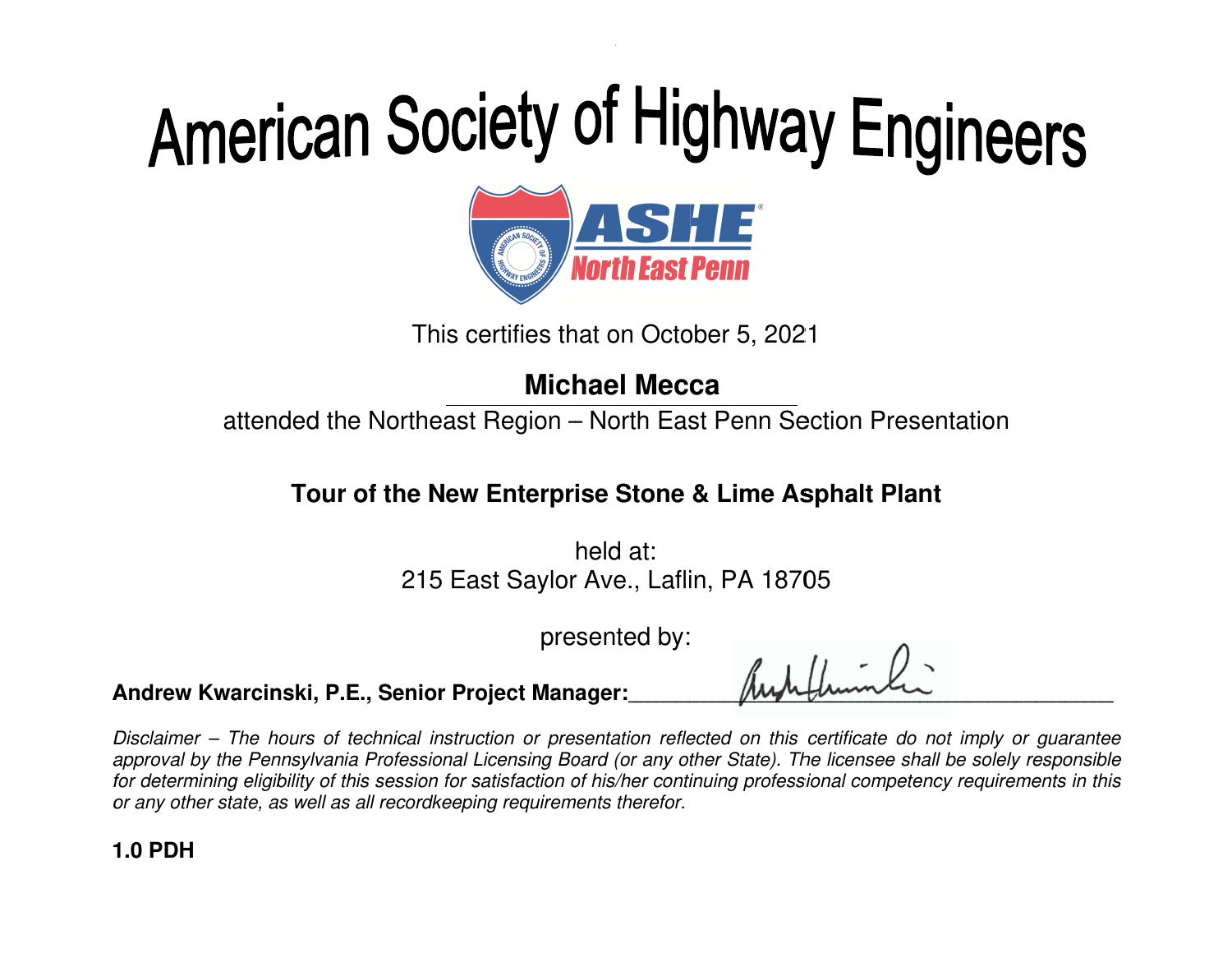

This certifies that on October 5 , 2021

### **Robert Naugle**

#### **the Lime Asphalt Tour of New Enterprise the New**

attended the Northeast Region – North East Penn Section Presentation<br> **Tour of the New Enterprise Stone & Lime Asphalt Plant**<br>
held at:<br>
215 East Saylor Ave., Laflin, PA 18705 h held at: 215 East Saylor Ave., Laflin, PA 18705

presented by:

**Andrew Kwarcinski, P.E. P.E., Senior Project Manager Manager:**\_\_\_\_\_\_\_\_\_\_\_\_\_

 $\mu$ \_\_\_\_\_\_\_\_\_\_\_\_\_\_\_\_\_\_\_\_\_\_\_\_\_\_\_\_\_\_\_\_\_\_\_\_  $\mu$ 

Disclaimer – The hours of technical instruction or presentation reflected on this certificate do not imply or guarantee Disclaimer – The hours of technical instruction or presentation reflected on this certificate do not imply or guarantee<br>approval by the Pennsylvania Professional Licensing Board (or any other State). The licensee shall be for determining eligibility of this session for satisfaction of his/her continuing professional competency requirements in th for determining eligibility of this session for satisfaction of his/her coni<br>or any other state, as well as all recordkeeping requirements therefor. approval by the<br>for determining ‹<br>or any other stat **1.0 PDH**<br>
1.0 PDH<br>
1.0 PDH<br>
1.0 PDH<br>
1.0 PDH<br>
1.0 PDH<br>
1.0 PDH<br>
1.0 PDH<br>
1.0 PDH<br>
1.0 PDH<br>
1.0 PDH<br>
2.0 PDH<br>
2.0 PDH<br>
2.0 PDH<br>
2.0 PDH<br>
2.0 PDH<br>
2.0 PDH<br>
2.0 PDH<br>
2.0 PDH<br>
2.0 PDH<br>
2.0 PDH<br>
2.0 PDH<br>
2.0 PDH<br>
2.0 PDH<br>
2.0 **Example 19 Exception Exception Presentation**<br> **Tour of the New Enterprise Stone & Lime Asphalt Plant**<br>
held at:<br>
215 East Saylor Ave., Laflin, PA 18705<br>
presented by:<br>
crinski, P.E., Senior Project Manager:<br> *Robert Manag* This certifies that on October 5, 2021<br> **Robert Naugle**<br>
attended the Northeast Region – North East Penn Section Presentation<br> **Tour of the New Enterprise Stone & Lime Asphalt Plant**<br>  $\frac{1}{2}$  held at:<br>
215 East Saylor A of this session for satisfaction of his/her continuing professional competency requirements in th **Project Manager:**<br>struction or presentation reflected on this certificate do not imply or guarantee<br>nal Licensing Board (or any other State). The licensee shall be solely responsible<br>for satisfaction of his/her continuing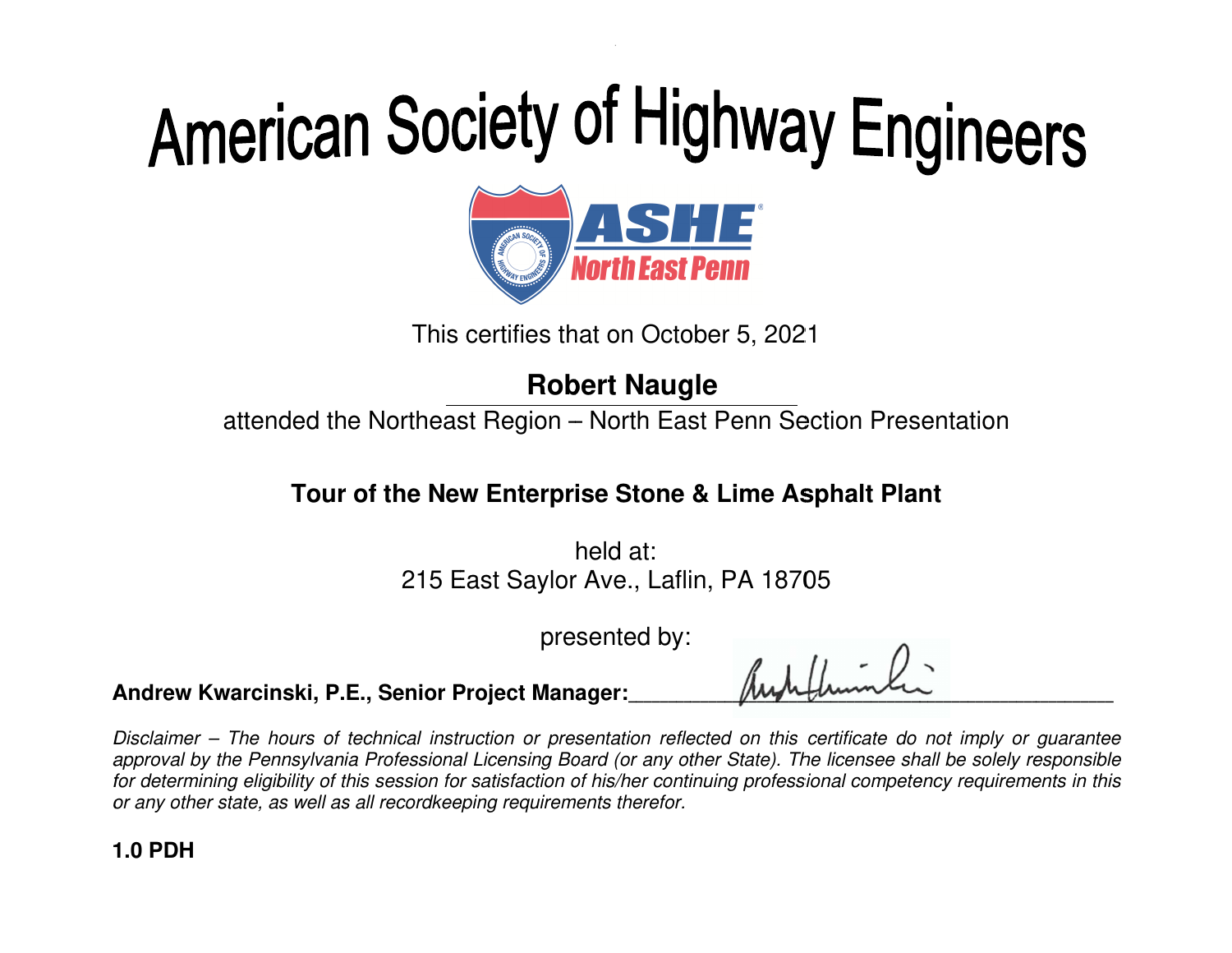

This certifies that on October 5 , 2021

### **John**

attended the Northeast Region – North East Penn Section Presentation

#### **the Lime Asphalt Tour of New Enterprise the New**

Northeast Region – North East Penn Sect<br> **f the New Enterprise Stone & Lime Asp**<br>
held at:<br>
215 East Saylor Ave., Laflin, PA 18705 h held at: 215 East Saylor Ave., Laflin, PA 18705

presented by:

**Andrew Kwarcinski, P.E. P.E., Senior Project Manager Manager:**\_\_\_\_\_\_\_\_\_\_\_\_\_

 $\mu$ \_\_\_\_\_\_\_\_\_\_\_\_\_\_\_\_\_\_\_\_\_\_\_\_\_\_\_\_\_\_\_\_\_\_\_\_  $\mu$ 

Disclaimer – The hours of technical instruction or presentation reflected on this certificate do not imply or guarantee Disclaimer – The hours of technical instruction or presentation reflected on this certificate do not imply or guarantee<br>approval by the Pennsylvania Professional Licensing Board (or any other State). The licensee shall be for determining eligibility of this session for satisfaction of his/her continuing professional competency requirements in th for determining eligibility of this session for satisfaction of his/her coni<br>or any other state, as well as all recordkeeping requirements therefor. approval by the<br>for determining ‹<br>or any other stat **1.0 PDH**<br>
1.0 PDH<br>
1.0 PDH<br>
1.0 PDH<br>
1.0 PDH<br>
1.0 PDH<br>
1.0 PDH<br>
1.0 PDH<br>
1.0 PDH<br>
1.0 PDH<br>
1.0 PDH<br>
2.0 PDH<br>
2.0 PDH<br>
2.0 PDH<br>
2.0 PDH<br>
2.0 PDH<br>
2.0 PDH<br>
2.0 PDH<br>
2.0 PDH<br>
2.0 PDH<br>
2.0 PDH<br>
2.0 PDH<br>
2.0 PDH<br>
2.0 PDH<br>
2.0 **10thn Pocius**<br>
tended the Northeast Region – North East Penn Section Presentation<br> **Tour of the New Enterprise Stone & Lime Asphalt Plant**<br>
held at:<br>
215 East Saylor Ave., Laflin, PA 18705<br>
presented by:<br>
ccinski, P.E., S This certifies that on October 5, 2021<br> **John Pocius**<br>
attended the Northeast Region – North East Penn Section Presentation<br> **Tour of the New Enterprise Stone & Lime Asphalt Plant**<br>
held at:<br>
215 East Saylor Ave., Laflin, of this session for satisfaction of his/her continuing professional competency requirements in th **Project Manager:**<br>struction or presentation reflected on this certificate do not imply or guarantee<br>nal Licensing Board (or any other State). The licensee shall be solely responsible<br>for satisfaction of his/her continuing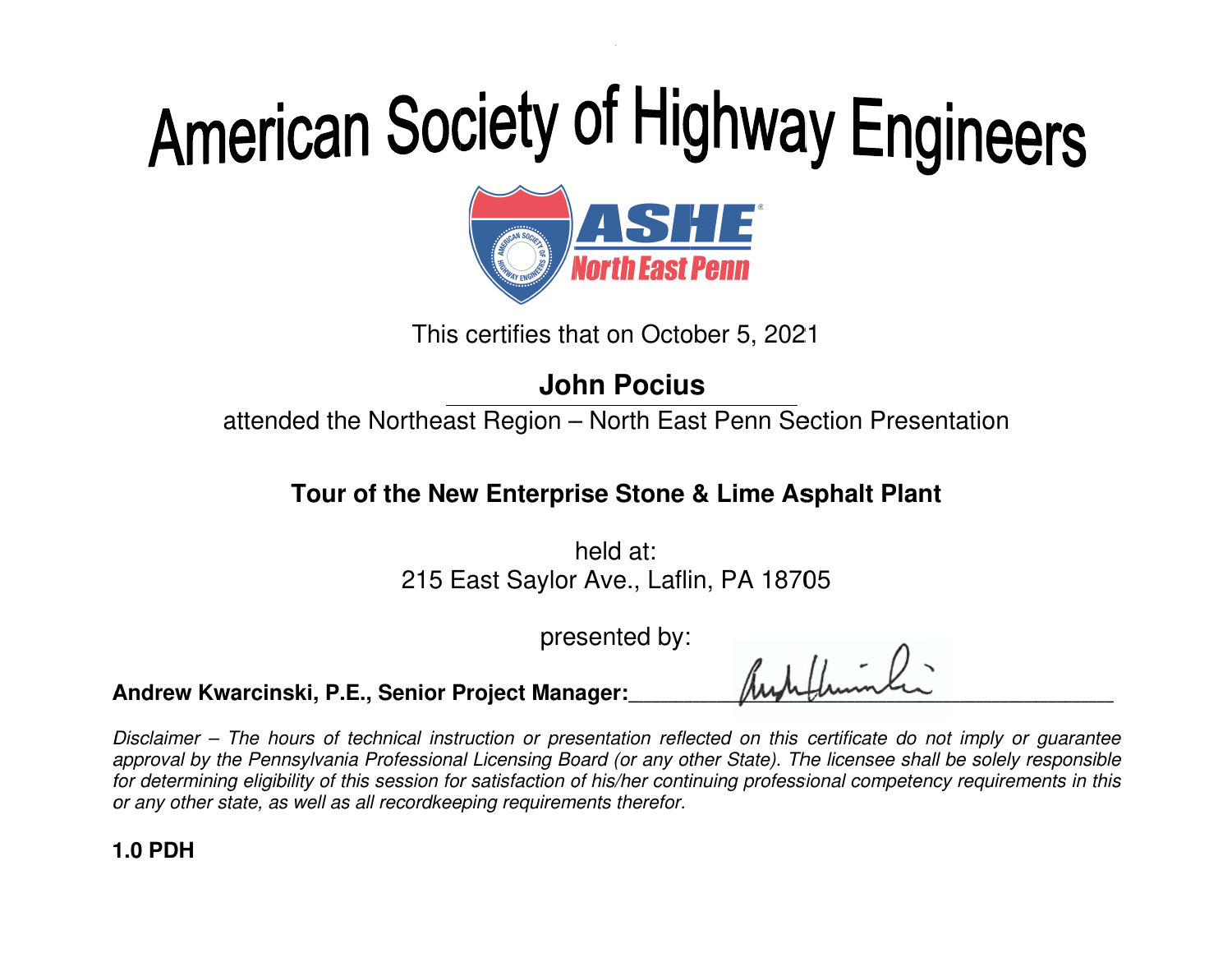# American Society of Highway Engineers<br> **ORIGITE:**<br>
This certifies that on October 5, 2021<br>
Stephen Sartori



This certifies that on October 5 , 2021

attended the Northeast Region – North East Penn Section Presentation

### **the Lime Asphalt Tour of New Enterprise the New**

Northeast Region – North East Penn Sect<br> **f the New Enterprise Stone & Lime Asp**<br>
held at:<br>
215 East Saylor Ave., Laflin, PA 18705 h held at: 215 East Saylor Ave., Laflin, PA 18705

presented by:

**Andrew Kwarcinski, P.E. P.E., Senior Project Manager Manager:**\_\_\_\_\_\_\_\_\_\_\_\_\_

 $\mu$ \_\_\_\_\_\_\_\_\_\_\_\_\_\_\_\_\_\_\_\_\_\_\_\_\_\_\_\_\_\_\_\_\_\_\_\_  $\mu$ 

Disclaimer – The hours of technical instruction or presentation reflected on this certificate do not imply or guarantee Disclaimer – The hours of technical instruction or presentation reflected on this certificate do not imply or guarantee<br>approval by the Pennsylvania Professional Licensing Board (or any other State). The licensee shall be for determining eligibility of this session for satisfaction of his/her continuing professional competency requirements in th for determining eligibility of this session for satisfaction of his/her coni<br>or any other state, as well as all recordkeeping requirements therefor. approval by the<br>for determining ‹<br>or any other stat **1.0 PDH**<br>
1.0 PDH<br>
1.0 PDH<br>
1.0 PDH<br>
1.0 PDH<br>
1.0 PDH<br>
1.0 PDH<br>
1.0 PDH<br>
1.0 PDH<br>
1.0 PDH<br>
1.0 PDH<br>
2.0 PDH<br>
2.0 PDH<br>
2.0 PDH<br>
2.0 PDH<br>
2.0 PDH<br>
2.0 PDH<br>
2.0 PDH<br>
2.0 PDH<br>
2.0 PDH<br>
2.0 PDH<br>
2.0 PDH<br>
2.0 PDH<br>
2.0 PDH<br>
2.0 **Stephen Sartori**<br>
tended the Northeast Region – North East Penn Section Presentation<br> **Tour of the New Enterprise Stone & Lime Asphalt Plant**<br>
held at:<br>
215 East Saylor Ave., Laflin, PA 18705<br>
presented by:<br>
ccinski, P.E. This certifies that on October 5, 2021<br> **Stephen Sartori**<br>
attended the Northeast Region – North East Penn Section Presentation<br> **Tour of the New Enterprise Stone & Lime Asphalt Plant**<br>  $\frac{1}{2}$  held at:<br>
215 East Saylor of this session for satisfaction of his/her continuing professional competency requirements in th **Project Manager:**<br>struction or presentation reflected on this certificate do not imply or guarantee<br>nal Licensing Board (or any other State). The licensee shall be solely responsible<br>for satisfaction of his/her continuing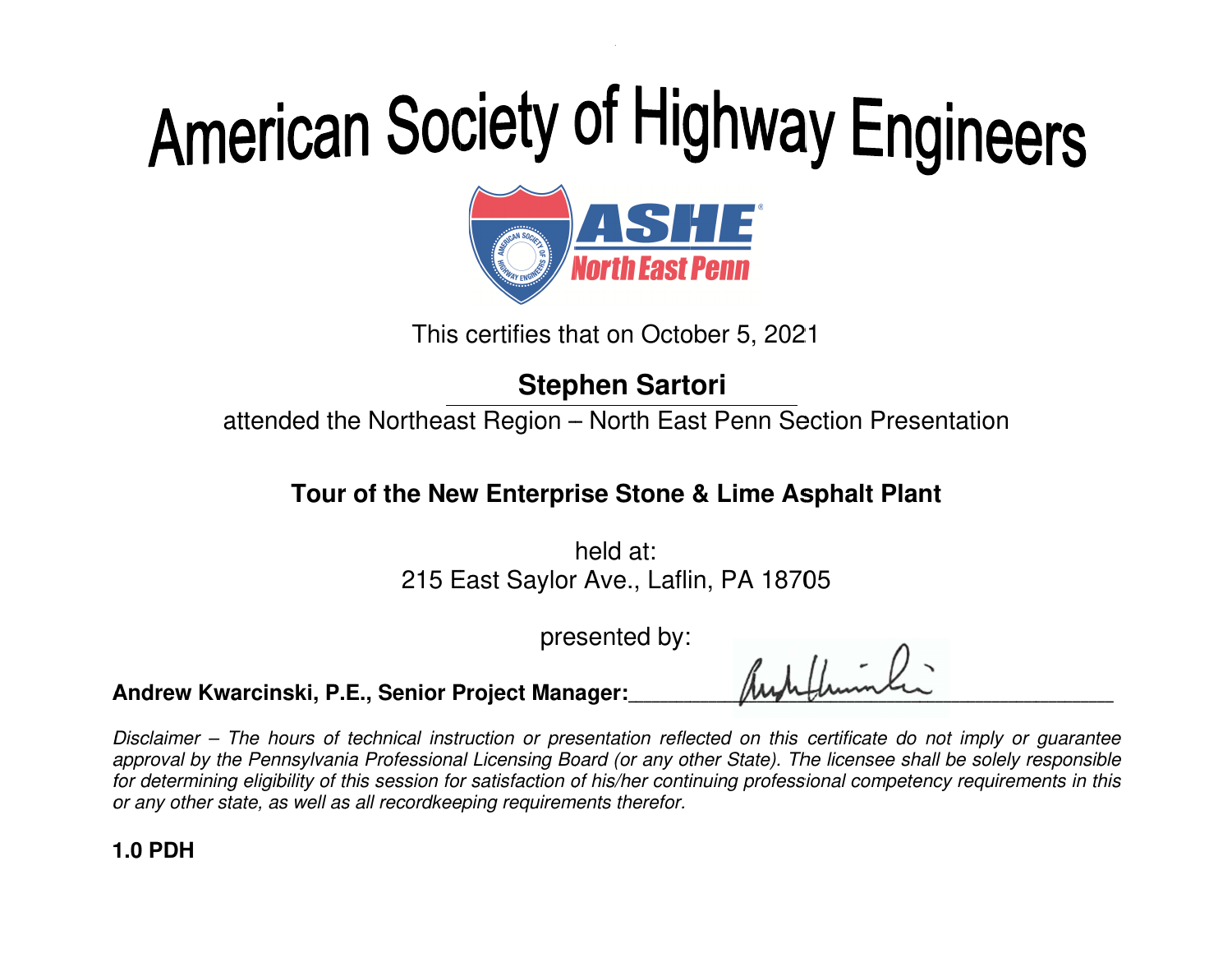

This certifies that on October 5 , 2021

### **Frank Summa**

attended the Northeast Region – North East Penn Section Presentation

#### **the Lime Asphalt Tour of New Enterprise the New**

Northeast Region – North East Penn Sect<br> **f the New Enterprise Stone & Lime Asp**<br>
held at:<br>
215 East Saylor Ave., Laflin, PA 18705 h held at: 215 East Saylor Ave., Laflin, PA 18705

presented by:

**Andrew Kwarcinski, P.E. P.E., Senior Project Manager Manager:**\_\_\_\_\_\_\_\_\_\_\_\_\_

 $\mu$ \_\_\_\_\_\_\_\_\_\_\_\_\_\_\_\_\_\_\_\_\_\_\_\_\_\_\_\_\_\_\_\_\_\_\_\_  $\mu$ 

Disclaimer – The hours of technical instruction or presentation reflected on this certificate do not imply or guarantee Disclaimer – The hours of technical instruction or presentation reflected on this certificate do not imply or guarantee<br>approval by the Pennsylvania Professional Licensing Board (or any other State). The licensee shall be for determining eligibility of this session for satisfaction of his/her continuing professional competency requirements in th for determining eligibility of this session for satisfaction of his/her coni<br>or any other state, as well as all recordkeeping requirements therefor. approval by the<br>for determining ‹<br>or any other stat **1.0 PDH**<br>
1.0 PDH<br>
1.0 PDH<br>
1.0 PDH<br>
1.0 PDH<br>
1.0 PDH<br>
1.0 PDH<br>
1.0 PDH<br>
1.0 PDH<br>
1.0 PDH<br>
1.0 PDH<br>
2.0 PDH<br>
2.0 PDH<br>
2.0 PDH<br>
2.0 PDH<br>
2.0 PDH<br>
2.0 PDH<br>
2.0 PDH<br>
2.0 PDH<br>
2.0 PDH<br>
2.0 PDH<br>
2.0 PDH<br>
2.0 PDH<br>
2.0 PDH<br>
2.0 **Example 19 Example 19 Example 19 Example 19 Example 19 Example 19 Example 19 Example 19 Example 19 Example 19 Example 19 Example 19 Example 19 Example 19 Example 19 Example 19 Example 19 Example 19 Example 19 Example 19 E** This certifies that on October 5, 2021<br> **Frank Summa**<br>
attended the Northeast Region – North East Penn Section Presentation<br> **Tour of the New Enterprise Stone & Lime Asphalt Plant**<br>  $\frac{1}{2}$  held at:<br>
215 East Saylor Ave of this session for satisfaction of his/her continuing professional competency requirements in th **Project Manager:**<br>struction or presentation reflected on this certificate do not imply or guarantee<br>nal Licensing Board (or any other State). The licensee shall be solely responsible<br>for satisfaction of his/her continuing